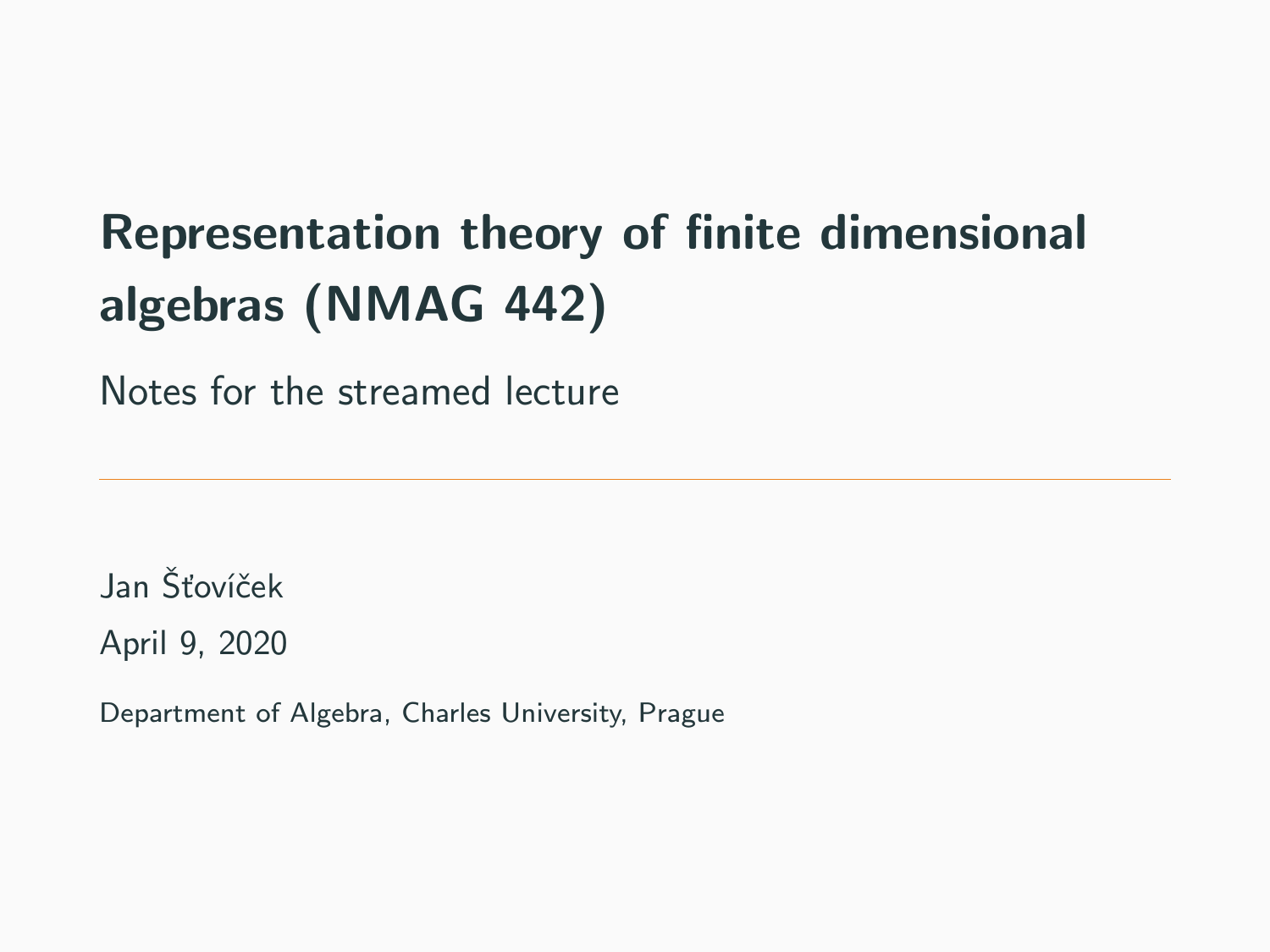[Hereditary algebras](#page-2-0)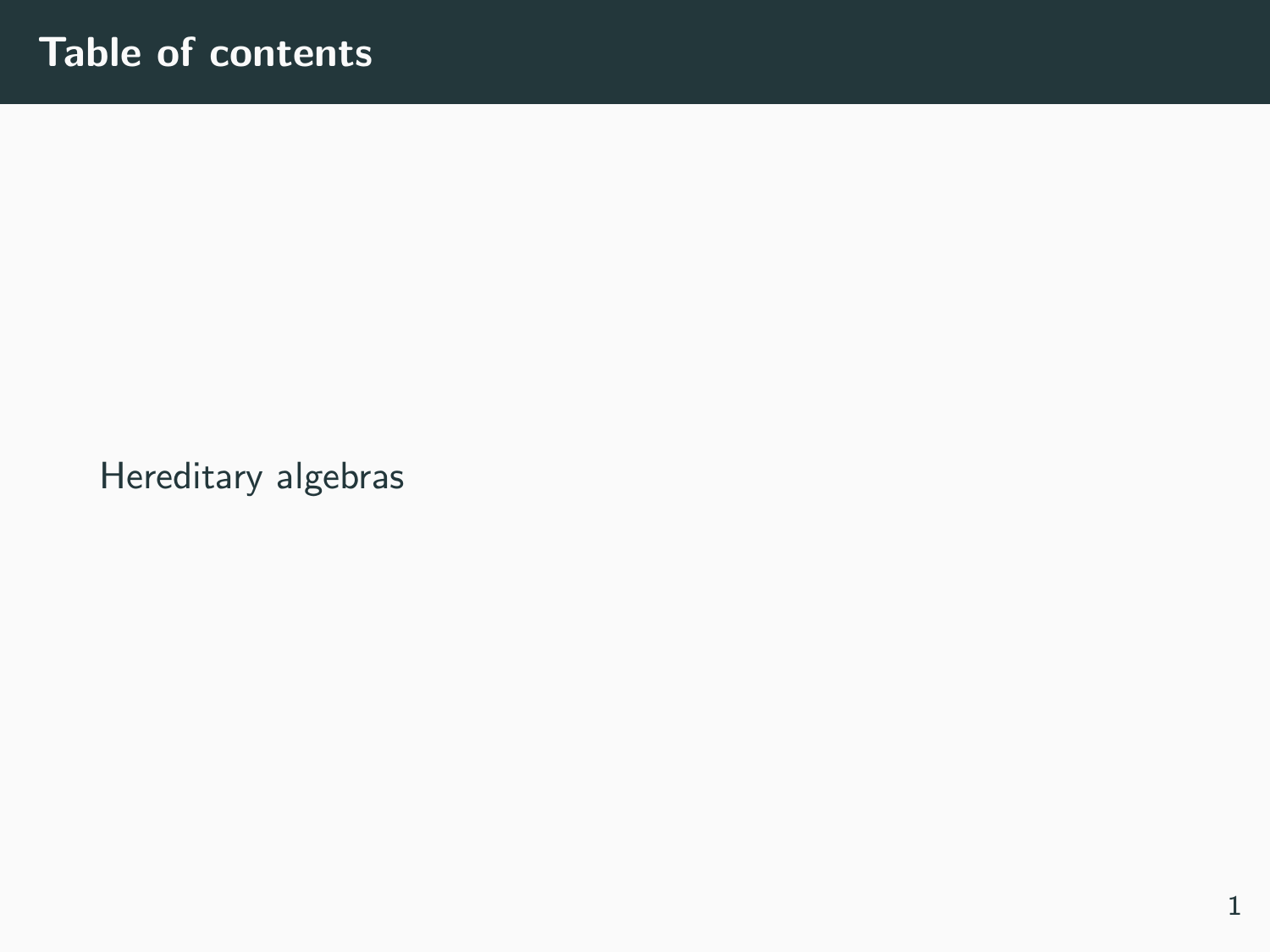# <span id="page-2-0"></span>[Hereditary algebras](#page-2-0)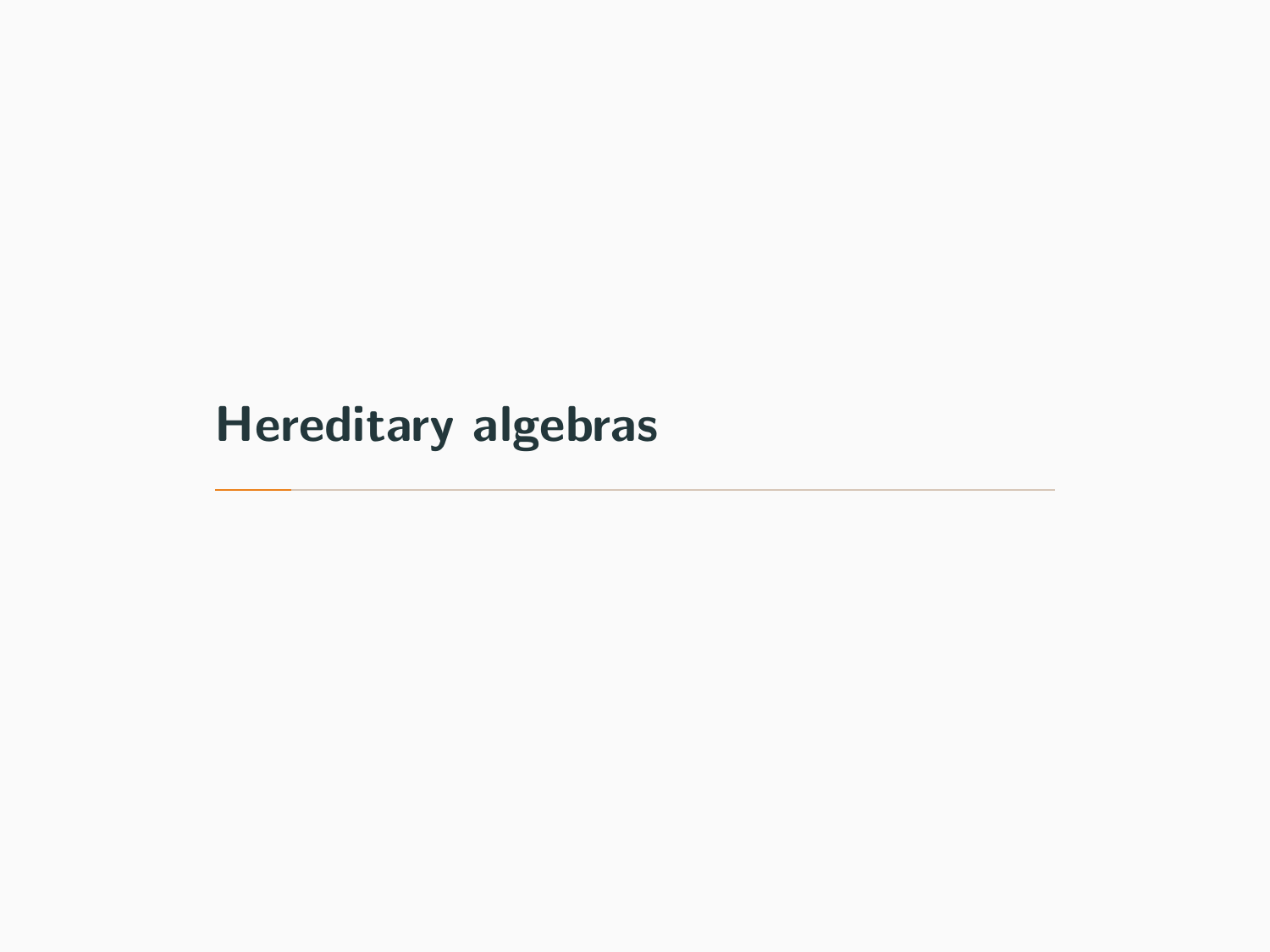## Reminder

- If A is a ring, and  $M, N \in Mod-A$  modules, we have constructed groups  $\mathsf{Ext}^i_A(M,N)$ ,  $i\geq 0$ , using either a projective resolution of M or an injective coresolution of N.
- The construction is functorial, we have functors

$$
\mathsf{Ext}^n_{A}(-,-)\colon (\mathit{Mod}\textrm{-}A)^{\mathsf{op}}\times \mathit{Mod}\textrm{-}A\to \mathsf{Ab},
$$

and  $\mathsf{Ext}^0_\mathcal{A}(-,-) \cong \mathsf{Hom}_\mathcal{A}(-,-).$ 

 $\bullet \; \operatorname{Ext}^1_A(M,N) \cong \{ 0 \to N \to E \to M \to 0 \}/\!\!\sim$  and the zero element is

$$
[\ 0\to N\stackrel{\oplus}{\to} N\oplus M\stackrel{\oplus}{\to} M\to 0\ ]_{\sim}.
$$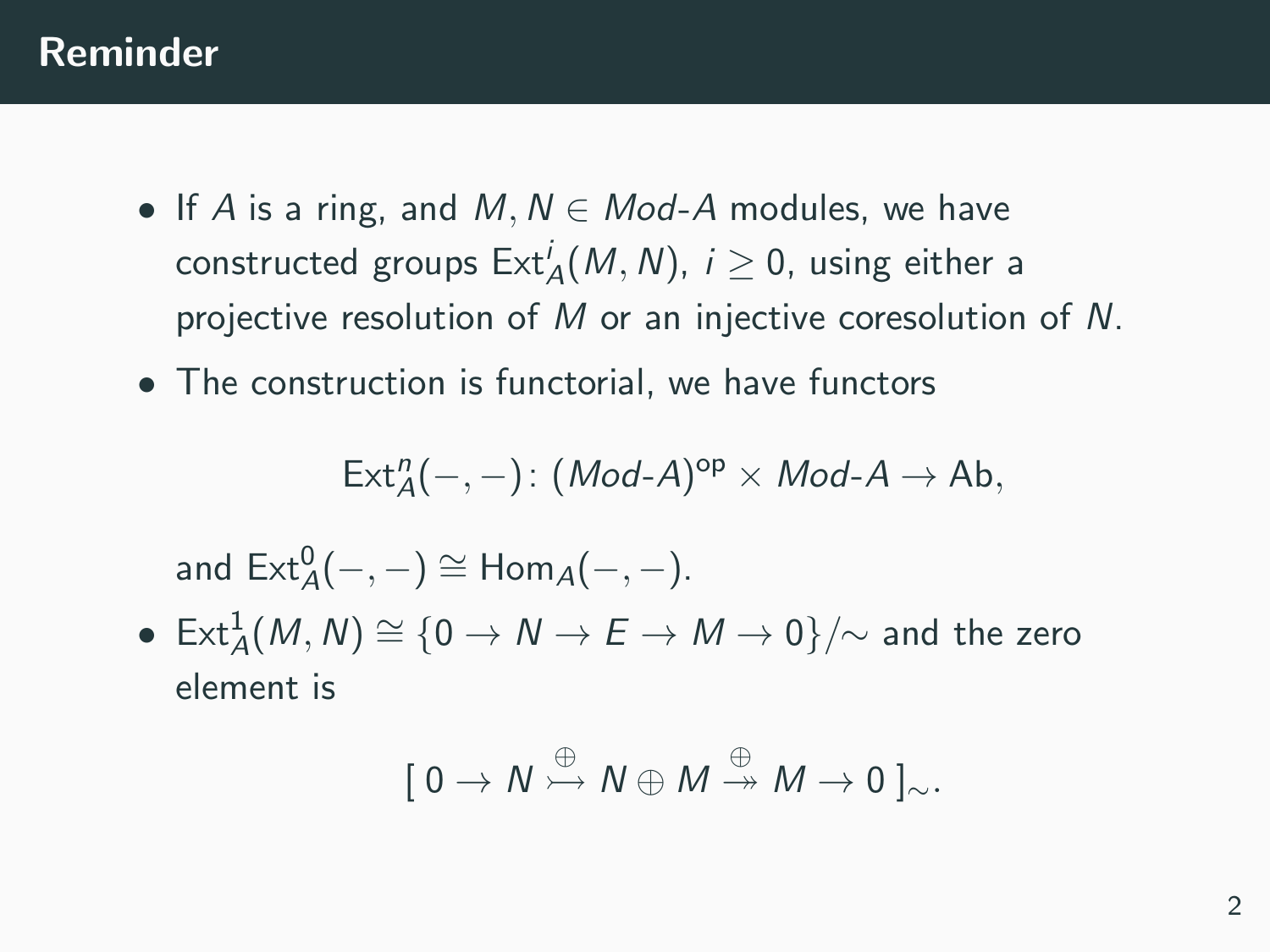## **Definition**

The projective dimension of  $M \in Mod-A$  is the smallest integer n such that M has a projective resolution

$$
0 \to P_n \to \cdots \to P_0 \to M \to 0,
$$

or the projective dimension is infinite if a finite projective resolution does not exist.

Dually, the injective dimension of  $N$  is the smallest  $n$  such that

$$
0 \to N \to E^0 \to \cdots \to E^n \to 0,
$$

or infinite if a finite injective coresolution does not exist.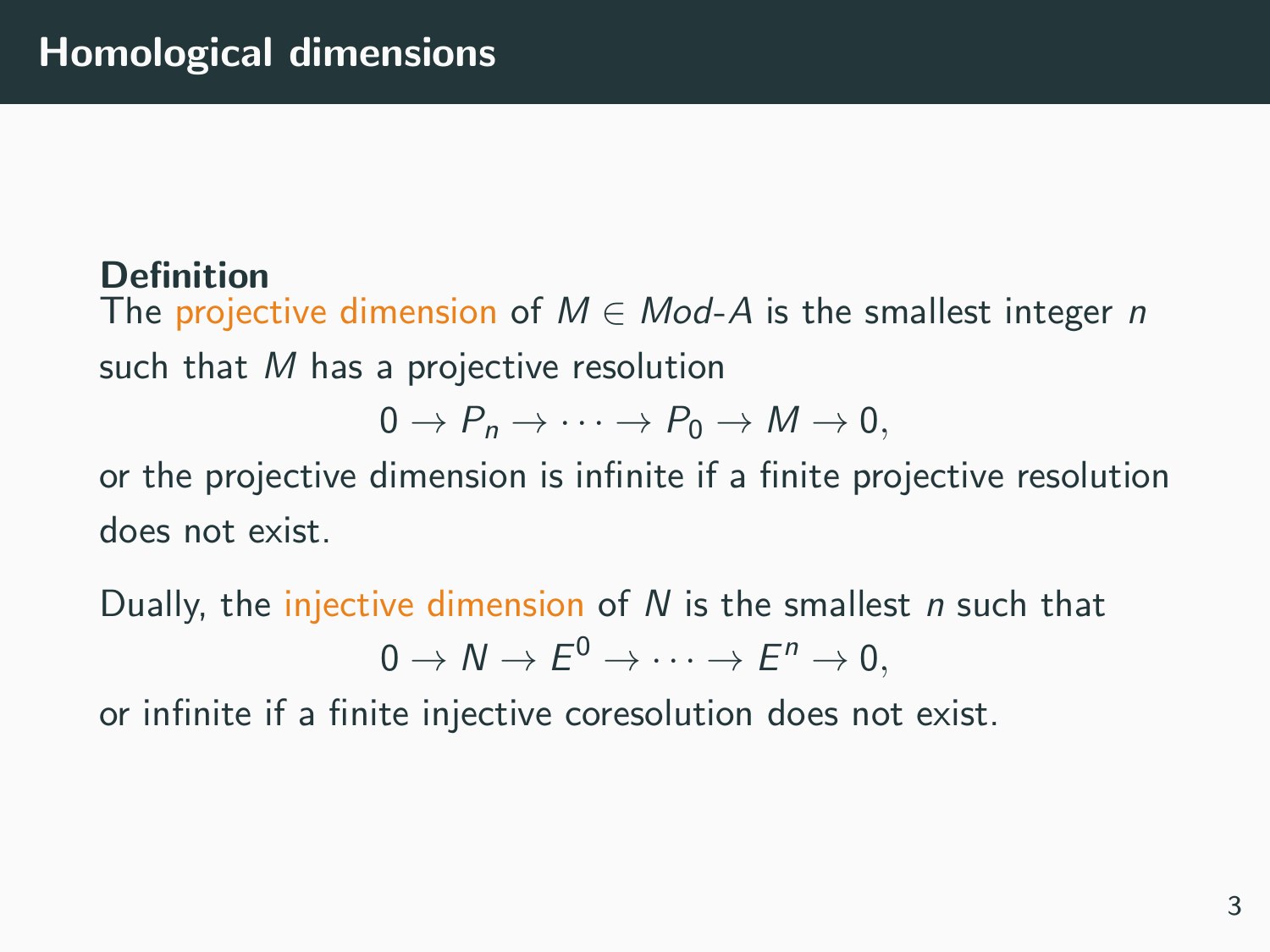## Proposition

The following are equivalent:

1. The projective dimension of M is at most  $n$ ;

2. 
$$
\operatorname{Ext}_{A}^{i}(M, -) \equiv 0 \text{ for all } i > n;
$$

$$
3. \operatorname{Ext}_{A}^{n+1}(M,-)\equiv 0.
$$

## Proposition

The following are equivalent for  $N \in Mod-A$ :

1. The injective dimension of  $M$  is at most  $n$ ;

2. 
$$
\operatorname{Ext}_{A}^{i}(-, N) \equiv 0 \text{ for all } i > n;
$$

- 3.  $Ext^{n+1}_A(-, N) \equiv 0;$
- 4.  $\mathsf{Ext}^{n+1}_A(A/I,N) = 0$  for each  $I_A \leq A$  (Baer lemma);

If A is a finite dimensional algebra, these are equivalent to

5. 
$$
\text{Ext}_{A}^{n+1}(S, N) \equiv 0
$$
 for each  $S_A$  simple.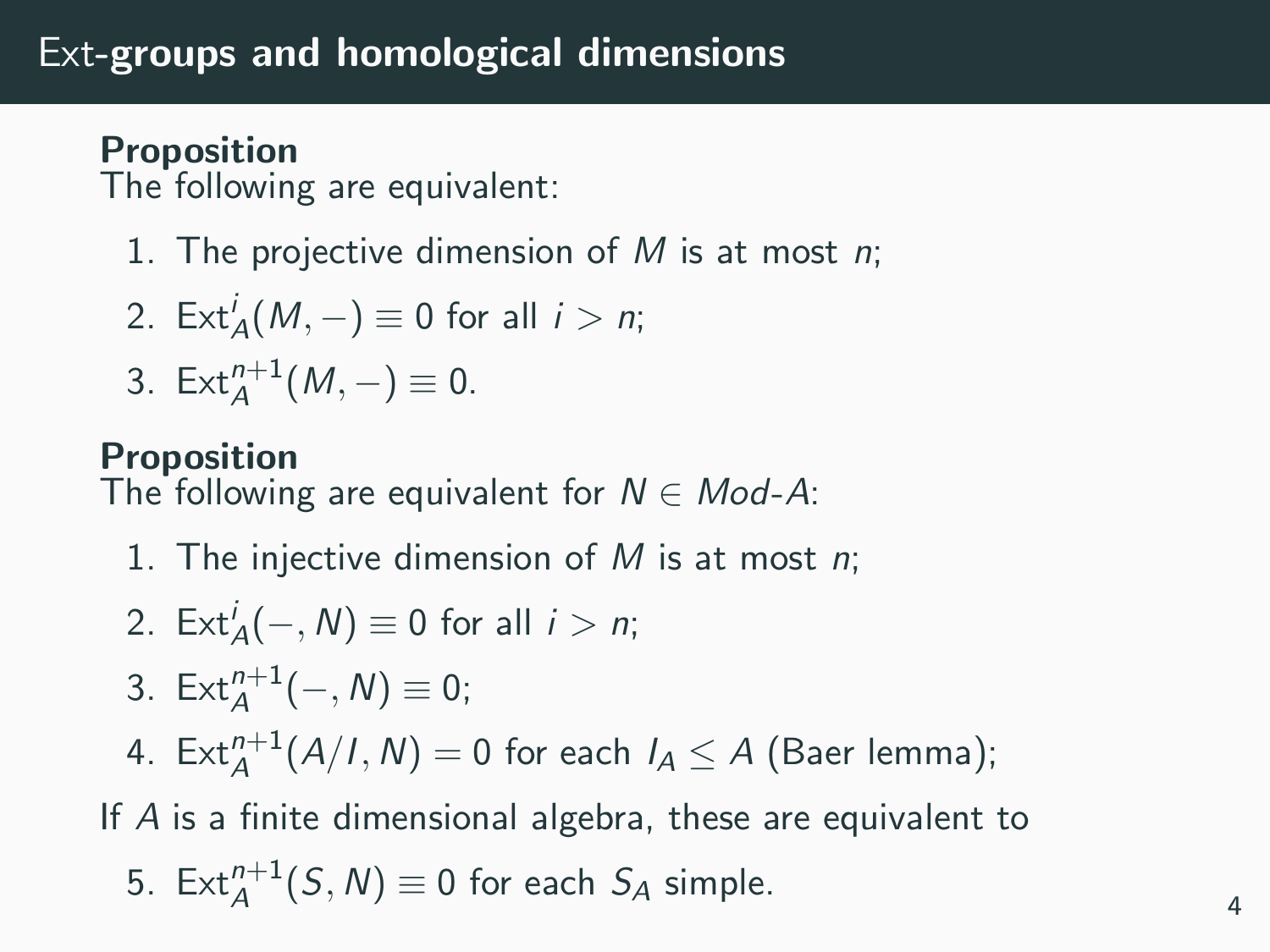#### Theorem

Let A be a ring. Then the following are equivalent:

- 1. The ring is semisimple.
- 2. Each short exact sequence of A-modules  $0 \to N \to E \to M \to 0$  splits.
- 3.  $Ext_A^1(-,-) \equiv 0$ .
- 4. Each A-module is projective.
- 5. Each A-module is injective.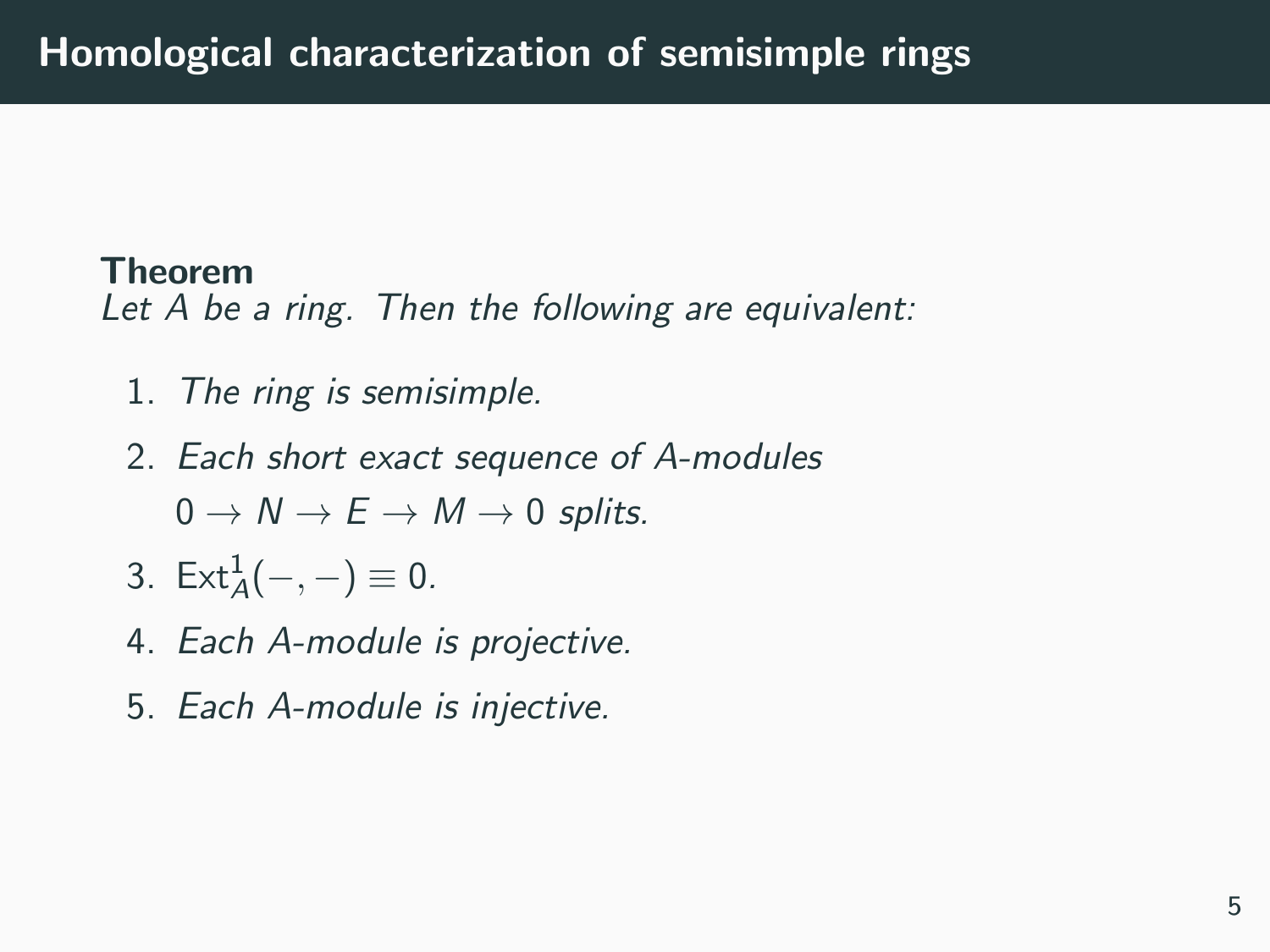## The global dimension

#### **Definition**

The right global dimension of a ring A is defined as

```
gldim(A) = \sup\{proj.dim M \mid M \in Mod-A\}.
```
#### Remark

- 1. gldim $(A) \leq n$  if and only if  $\text{Ext}_{A}^{n+1}(-,-) \equiv 0$ .
- 2. A is semisimple if and only if gldim $(A) = 0$ .
- 3. gldim $(A)$  = sup{proj. dim.  $A/I \mid I_A \leq A$ } (Baer lemma).
- 4. If A is a finite dimensional algebra, then even gldim $(A)$  = sup{proj. dim.  $S \mid S_A$  simple}.
- 5. One can define a left global dimension. If A is left and right noetherian, then the dimensions agree (non-trivial!).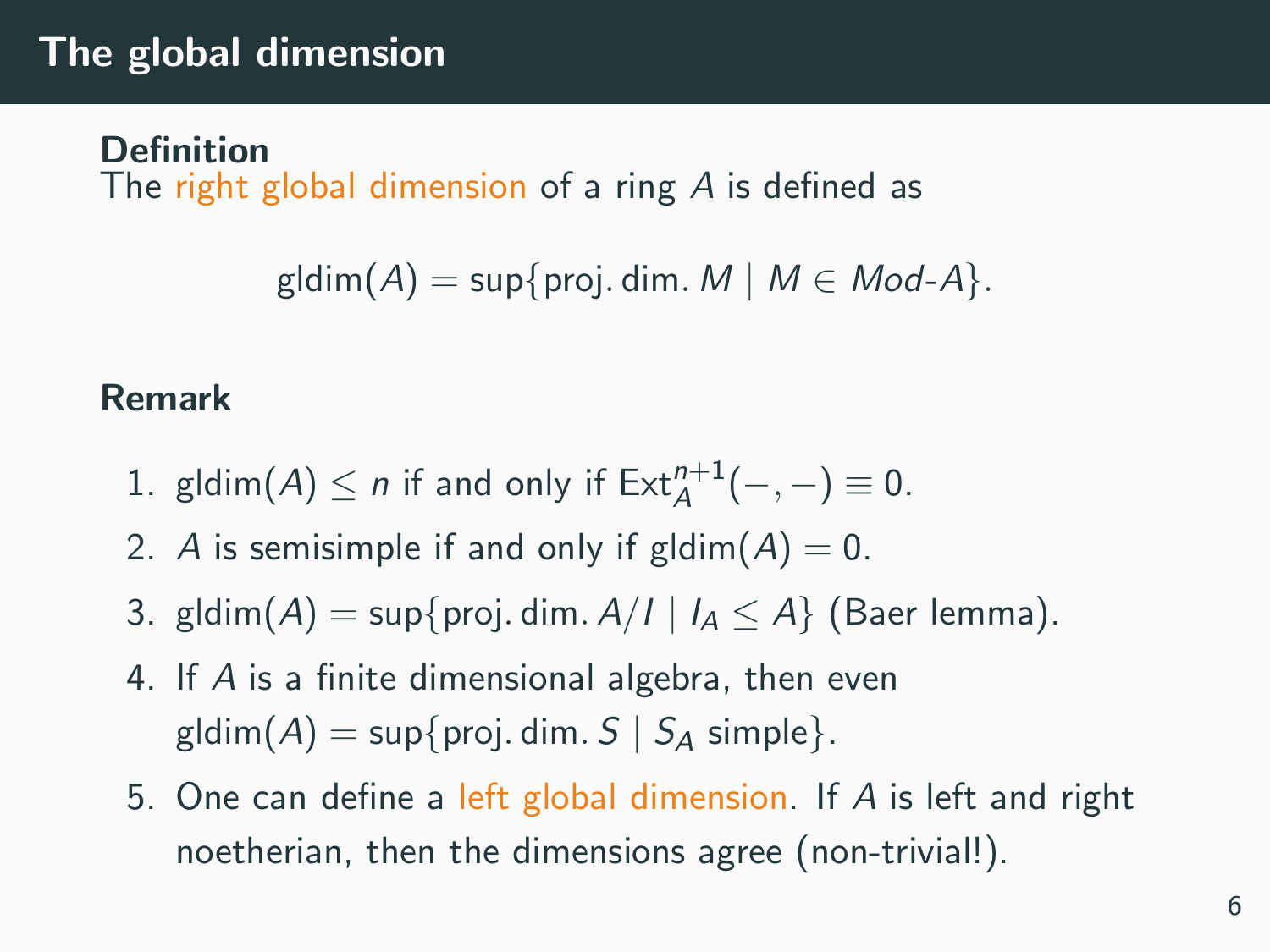# Hereditary rings ([ASS, §VII.1])

#### **Definition**

A ring A is (right) hereditary if it satisfies the equivalent conditions in the

#### Theorem ([ASS, Theorem VII.1.4]) The following are equivalent for a ring  $A$ :

- 1. gldim $(A)$  < 1.
- 2. proj. dim. $(A/I) \leq 1$  for each  $I_A \leq A$ ,
- 3. each right ideal  $I_A < A$  is projective,
- 4. each submodule of a projective right module is projective,
- 5. each factor of an injective right module is injective.

If A is a finite-dimensional algebra, these are further equivalent to

6. proj. dim. $(S) \leq 1$  for each  $S_A$  simple.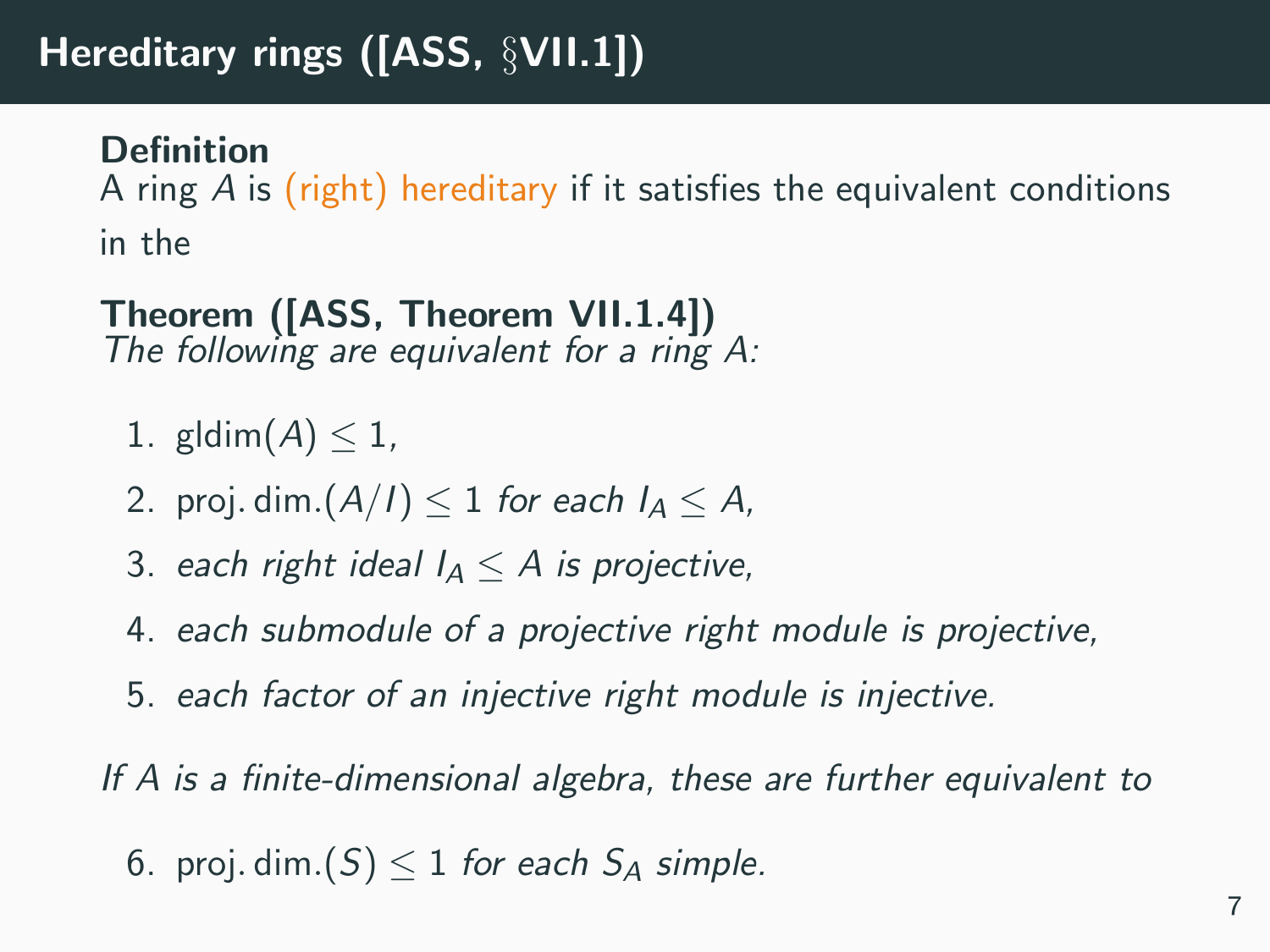## Examples of hereditary rings

Example Most well-known:  $\mathbb{Z}!$ 

## Lemma ([ASS, Theorem VII.1.7(a)]) If K is a field and Q is a finite acyclic quiver, then  $KQ$  is hereditary.

Proof.

- $S_A$  simple  $\implies S \cong (e_iA)/(e_i \text{ rad}(A))$  for  $i \in Q_0$ .
- So we have  $0 \to e_i$  rad $(A) \to e_i A \to S \to 0$ .
- Now  $e_i$  rad $(A) = \bigoplus_{(\alpha \colon i \to i)} \alpha A \cong \bigoplus_{(\alpha \colon i \to i)} e_i A$  is projective.

#### Remark

 $KQ$  is hereditary even if Q has oriented cycles (only need:  $|Q_0|<\infty$ ). The proof is much harder, uses non-commutative Gröbner bases.

 $\Box$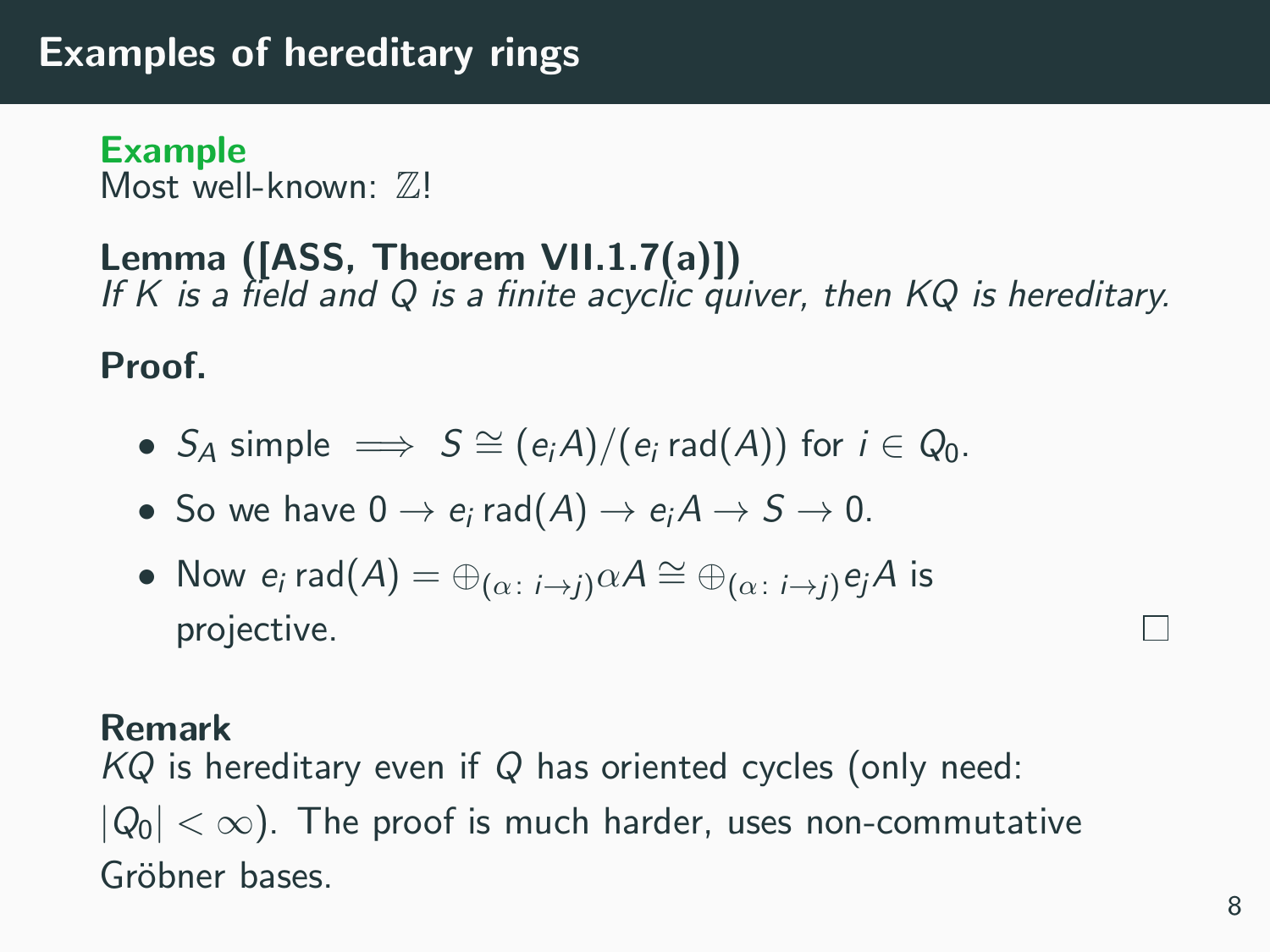# Theorem ([ASS, Theorem VII.1.7(b)]) Let  $A$  be a hereditary finite dimensional algebra over  $K$  such that  $A/rad(A) \cong K \times K \times \cdots \times K$  (e.g. if K is alg. closed and A is basic). Then  $A \cong KQ_A$ , so  $Q_A$  is acyclic.

#### **Corollary**

Any hereditary finite dimensional algebra over an algebraically closed field is Morita equivalent to  $KQ$ , where  $Q$  is a finite acyclic quiver.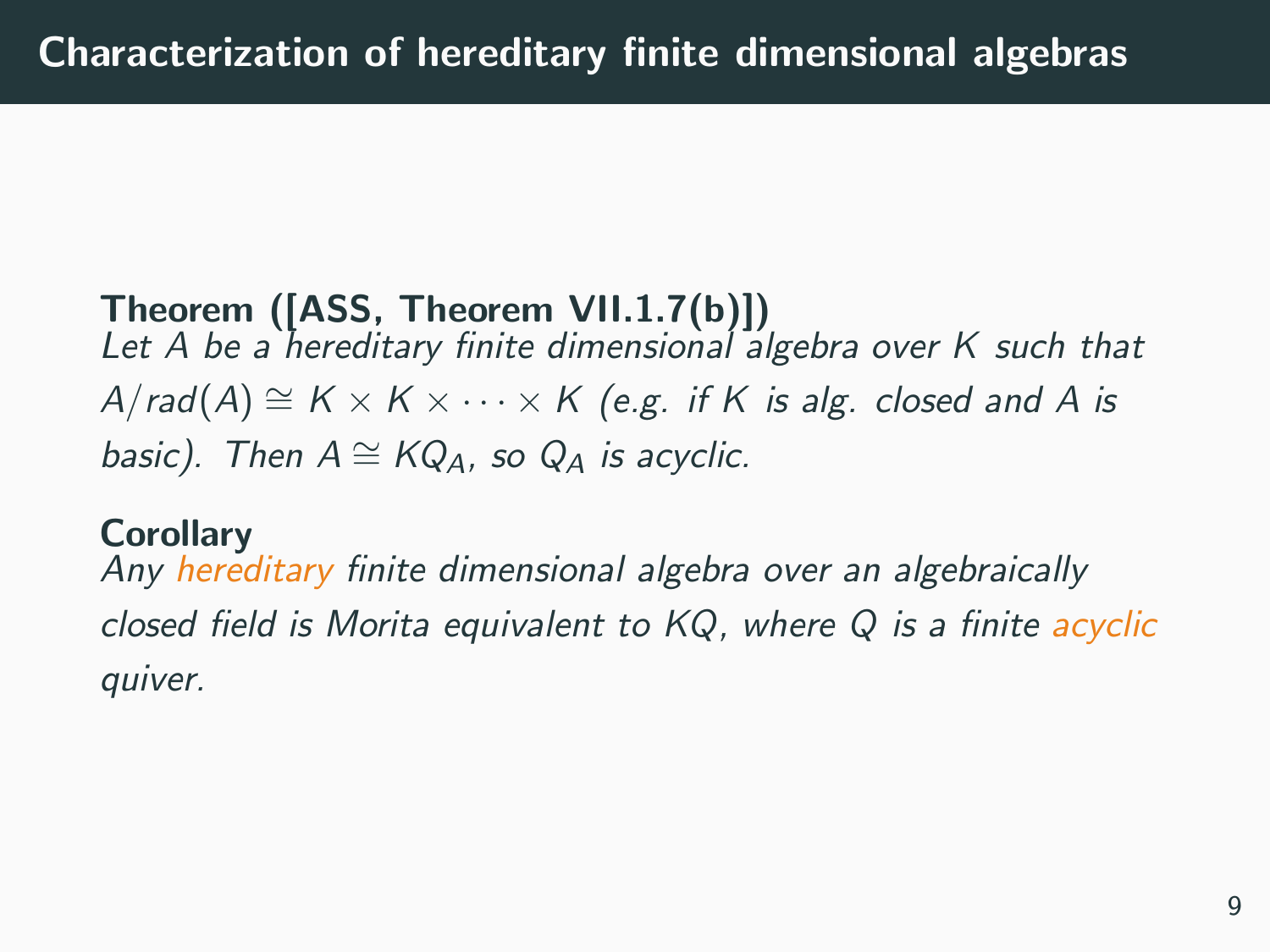Lemma ([ASS, Corollary VII.1.5(a)]) Let A be hereditary and  $f: Q \rightarrow P$  a map between indecomposable projectives. If f is non-zero, then it is a monomorphism.

Proof.

- Im  $f \le P$  is projective, so  $Q \cong \text{Ker } f \oplus \text{Im } f$ .
- If  $f \neq 0$ , then Im  $f \cong Q$  and, hence Ker  $f = 0$ .

**Corollary** Suppose that A is hereditary and  $A/rad(A) \cong K \times K \times \cdots \times K$ . Then  $Q_A$  is acyclic.